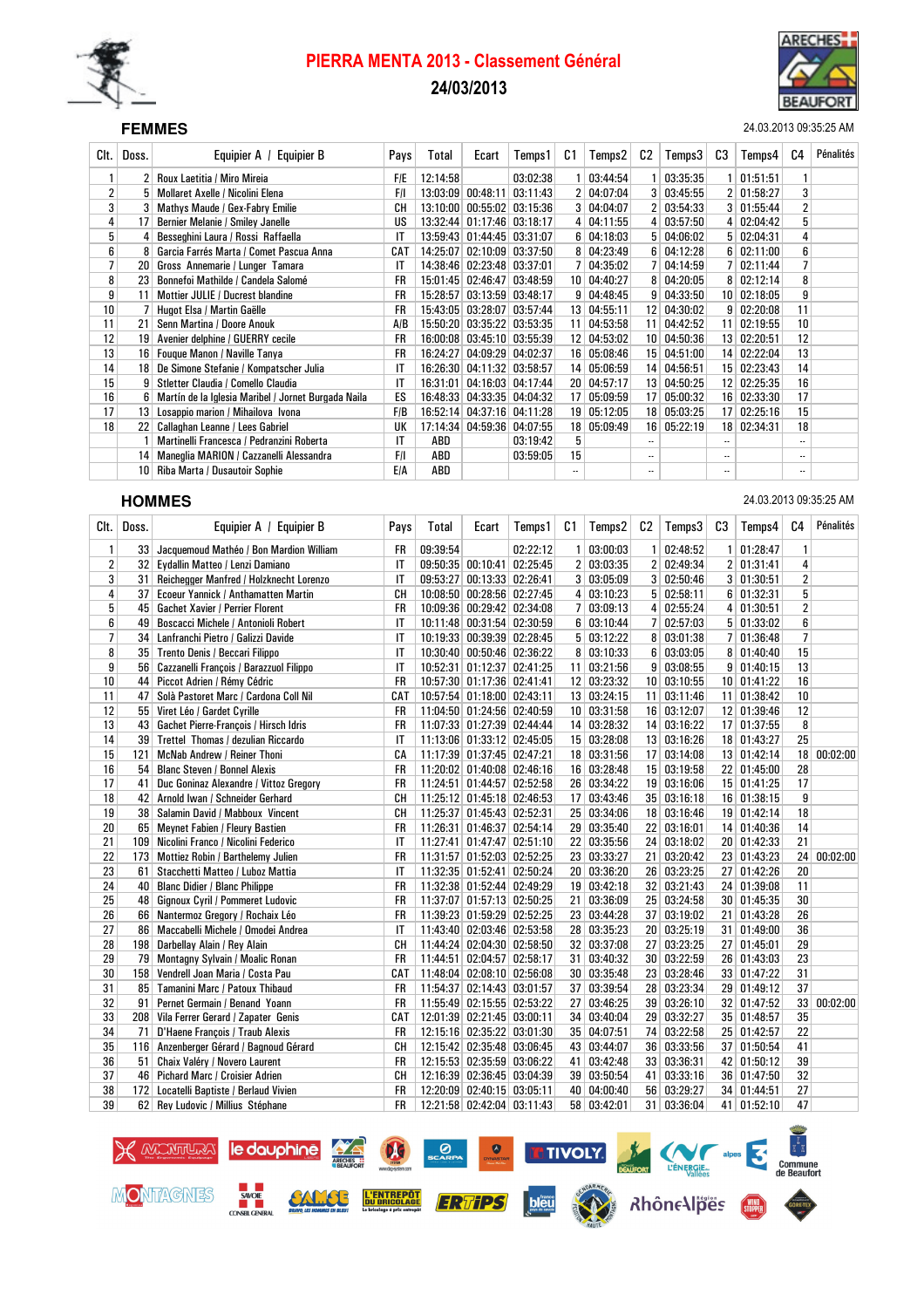

# PIERRA MENTA 2013 - Classement Général

### 24/03/2013



| Clt. I     | Doss. | Equipier A / Equipier B                                                           | Pays      | Total | Ecart                                                    | Temps1 | C1              | Temps2                       | C2 | Temps3                            | C3 | Temps4                        | C4         | Pénalités |
|------------|-------|-----------------------------------------------------------------------------------|-----------|-------|----------------------------------------------------------|--------|-----------------|------------------------------|----|-----------------------------------|----|-------------------------------|------------|-----------|
| 40         |       | 67   Fayolle Sébastien / Romanet Aurélien                                         | FR        |       | 12:24:27 02:44:33 03:01:53                               |        |                 | 36 03:55:21                  |    | 47 03:35:18                       |    | 40 01:51:55                   | 46         |           |
| 41         |       | 76 Grenat Raphaël / Di-Tucci Vittorio                                             | FR        |       | 12:24:31 02:44:37 03:10:11                               |        | 51 <sup>1</sup> | 03:43:31                     |    | 34 03:39:50                       |    | 44 01:50:59                   | 44         |           |
| 42         |       | 58 Leger Maxime / Brottet Julien                                                  | FR        |       | 12:26:43 02:46:49 03:07:36                               |        |                 | 45 03:54:33                  |    | 45 03:34:34                       |    | 38 01:50:00                   | 38         |           |
| 43         |       | 113 PLANA PERE / GUARDIA JAUME                                                    | CAT       |       | 12:27:08 02:47:14 03:03:25                               |        | 38 <sup>2</sup> | 03:59:55                     |    | 53 03:35:14                       |    | 39 01:48:34                   | 34         |           |
| 44         | 60    | Thabuis fabien / Portanier Tony                                                   | FR        |       | 12:33:59 02:54:05 03:08:13                               |        |                 | 47 03:51:31                  |    | 42 03:43:24                       |    | 47 01:50:51                   | 40         |           |
| 45         | 72    | Deronzier Esteban / Rousset Christophe                                            | FR        |       | 12:37:28 02:57:34 03:09:27                               |        |                 | 50   03:51:55                |    | 43 03:45:09                       |    | 50   01:50:57                 | 43         |           |
| 46         | 137   | Civerolo Claudio / Martinetti Walter                                              | IT        |       | 12:40:29 03:00:35 03:09:22                               |        |                 | 49 03:53:14                  |    | 46 03:41:27                       |    | 45 01:54:26                   | 55         | 00:02:00  |
| 47         |       | 114 Freixinet Xavier / Rodríguez Bodas Javier                                     | CAT       |       | 12:43:12 03:03:18 03:10:28                               |        |                 | 53 04:02:38                  |    | 60 03:39:12                       |    | 43 01:50:54                   | 41         |           |
| 48         |       | 70 Levasseur Olivier / Jaccoud Lionel                                             | FR        |       | 12:43:50 03:03:56 03:07:38                               |        |                 | 46 03:59:59                  |    | 54 03:41:41                       |    | 46 01:54:32                   | 56         |           |
| 49<br>50   | 201   | Müller Jan / Farquet François<br>110 Aboulikam Yannick / Gérard Sébastien         | CН<br>FR  |       | 12:48:56 03:09:02 03:11:29<br>12:51:28 03:11:34 03:10:17 |        |                 | 57 03:53:59<br>52   03:58:19 |    | 44 03:50:43<br>$50 \mid 03:51:23$ |    | 64 01:52:45<br>68 01:51:29    | 48<br>45   |           |
| 51         | 111   | Ducret Sylvain / Sache Florian                                                    | FR        |       | 12:51:57 03:12:03 03:08:58                               |        |                 | 48 03:58:39                  |    | 51 03:45:13                       |    | 51   01:59:07                 | 70         |           |
| 52         |       | 183   Blanco Antonio / Merillas Manuel                                            | ES        |       | 12:55:30 03:15:36 03:15:24                               |        |                 | 64 03:57:00                  |    | 48 03:48:17                       |    | 57 01:54:49                   | 58         |           |
| 53         |       | 107   Filliez Nicolas / Riethmann Nicolas                                         | CН        |       | 13:01:18 03:21:24 03:15:27                               |        |                 | 65 04:04:27                  |    | 65 03:46:14                       |    | 53   01:55:10                 | 61         |           |
| 54         |       | 126 Loret Jérémy / Pollet-Villard François                                        | FR        |       | 13:02:16 03:22:22 03:17:42                               |        | 71              | 03:59:08                     |    | 52 03:52:26                       |    | 70 01:53:00                   | 51         |           |
| 55         |       | 118 Peron Andrea / Martini Massimo                                                | CН        |       | 13:02:37 03:22:43 03:19:13                               |        |                 | 75 04:00:29                  |    | 55 03:47:48                       |    | 55 01:55:07                   | 60         |           |
| 56         |       | 129   Pauthier Vincent / Humbertclaude Julien                                     | FR        |       | 13:03:54 03:24:00 03:17:45                               |        |                 | 72 04:03:05                  |    | 62 03:48:29                       |    | 60 01:54:35                   | 57         |           |
| 57         |       | 153 Lebeau Vincent / Hoffmann NIcolas                                             | FR        |       | 13:04:54 03:25:00 03:20:43                               |        |                 | 76 04:01:03                  |    | 58 03:48:16                       |    | 56 01:54:52                   | 59         |           |
| 58         |       | 95 Przemyslaw Sobczyk / Wargocki Marius                                           | PL        |       | 13:05:14 03:25:20 03:12:51                               |        |                 | 60 04:04:36                  |    | 68 03:50:47                       |    | 66 01:57:00                   | 65         |           |
| 59         |       | 148 Grosjacques Henri / Christille Carlo                                          | IT        |       | 13:05:39 03:25:45 03:21:12                               |        | 77              | 04:06:24                     |    | 71 03:45:18                       |    | 52 01:52:45                   | 48         |           |
| 60         |       | 83 Morgan Jon / Bardsley Ben                                                      | UK        |       | 13:06:00 03:26:06 03:16:03                               |        |                 | 67 04:00:51                  |    | 57 03:49:40                       |    | 61 01:59:26                   | 73         |           |
| 61         |       | 53 Lehmes Lionel / Claudepierre Lionel                                            | FR        |       | 13:06:07 03:26:13 03:16:38                               |        |                 | 69 04:03:23                  |    | 63 03:44:03                       |    | 49 02:02:03                   | 81         |           |
| 62         |       | 206   Roche Sylvestre / Vallier Sébastien                                         | FR        |       | 13:06:18 03:26:24 03:17:27                               |        |                 | 70 04:07:03                  |    | 72 03:47:47                       |    | 54   01:54:01                 | 54         |           |
| 63         | 87    | Balduchelli Yan / Craviolini Jean-Christophe                                      | CН        |       | 13:06:47 03:26:53 03:24:53                               |        |                 | 86 04:04:27                  |    | 65 03:43:42                       |    | 48 01:53:45                   | 53         |           |
| 64         | 57    | Vila Bonell Marc / Rossell Jordi                                                  | AD        |       | 13:07:06 03:27:12 03:23:34                               |        |                 | 82 03:57:42                  |    | 49 03:49:58                       |    | 62 01:55:52                   | 63         |           |
| 65         |       | 163 Matras Slawomir / Kalogeropoulos GREGORY                                      | GR        |       | 13:07:55 03:28:01 03:15:43                               |        |                 | 66 04:02:30                  |    | 59 03:50:40                       |    | 63 01:59:02                   | 68         |           |
| 66         |       | 100   Capitani Dario / Rossatti Stefano                                           | IT        |       | 13:08:25 03:28:31 03:13:07                               |        | 61              | 04:07:08                     |    | 73 03:48:24                       |    | 59 01:59:46                   | 74         |           |
| 67         | 117   | ZIJP David / BORDIN Matthieu                                                      | FR        |       | 13:10:22 03:30:28 03:16:20                               |        |                 | 68 04:02:47                  |    | 61 03:54:12                       |    | 73 01:57:03                   | 66         |           |
| 68         | 177   | Calimodio Luca / Maurizio Enrici                                                  | IT        |       | 13:12:52 03:32:58 03:10:52                               |        | 54              | 04:12:18                     |    | 94 03:48:19                       |    | 58 01:53:23                   | 52         | 00:08:00  |
| 69<br>70   | 169   | Villar Carlos / Alonso Pablo                                                      | ES<br>FR  |       | 13:14:38 03:34:44 03:10:59<br>13:23:24 03:43:30 03:21:31 |        |                 | 55 04:10:07<br>78 04:08:14   |    | 77 03:54:28<br>75 03:51:23        |    | 74 01:59:04<br>68   02:02:16  | 69<br>85   |           |
| 71         | 131   | 64   Baud Stéphane / Boisier Adrien<br><b>Chevallay Fabien / Chevallay Gilles</b> | FR        |       | 13:24:30 03:44:36 03:19:06                               |        |                 | 73 04:04:34                  |    | 67 03:58:01                       |    | 78 02:02:49                   | 86         |           |
| 72         |       | 80 Pénillon Sébastien / Cirey Guy                                                 | FR        |       | 13:27:01 03:47:07 03:19:11                               |        |                 | 74 04:12:24                  |    | 80 03:55:37                       |    | 76 01:59:49                   | 75         |           |
| 73         | 161   | Fragniere Vincent / Fragniere Patrick                                             | CН        |       | 13:28:34 03:48:40 03:25:54                               |        |                 | 93 04:05:56                  |    | 70 03:51:20                       |    | 67 02:05:24                   | 96         |           |
| 74         | 92    | Rosazza Buro Amos / Gaggino Massimo                                               | IT        |       | 13:32:01 03:52:07 03:25:19                               |        |                 | 91   04:20:03                |    | 93 03:53:48                       |    | 72 01:52:51                   | 50         |           |
| 75         |       | 187 Drexel Klaus / Neuper Andreas                                                 | AU        |       | 13:33:14 03:53:20 03:31:52                               |        |                 | 105 04:12:08                 |    | 79 03:53:29                       |    | 71 01:55:45                   | 62         |           |
| 76         |       | 178 Clavien Guillaume / Moix Marc                                                 | CН        |       | 13:33:34 03:53:40 03:22:22                               |        |                 | 80 04:05:41                  |    | 69 04:03:43                       |    | 86 02:01:48                   | 80         |           |
| 77         |       | 73 Remy Emmanuel / Richard Romain                                                 | FR        |       | 13:33:57 03:54:03 03:21:36                               |        |                 | 79 04:14:30                  |    | 83 03:58:26                       |    | 80 01:59:25                   | 72         |           |
| 78         |       | 108   Hénaff Vincent / Juvin Sebastien                                            | FR        |       | 13:37:26 03:57:32 03:25:08                               |        |                 | 90   04:08:45                |    | 76 04:01:20                       |    | 83   02:02:13                 | 83         |           |
| 79         |       | 122 Burnet Raphael / Pochat Joseph                                                | FR        |       | 13:41:43 04:01:49 03:37:01                               |        |                 | 115 04:15:34                 |    | 86 03:50:43                       |    | 64 01:58:25                   | 67         |           |
| 80         |       | 136   Thévin Loic / Carrere christophe                                            | FR        |       | 13:42:32 04:02:38 03:30:35                               |        |                 | 101 04:15:26                 |    | 85 03:57:13                       |    | 77 01:59:18                   | 71         |           |
| 81         | 151   | ZIJP Jeroen / Latouille Olivier                                                   | FR        |       | 13:50:50 04:10:56 03:31:14                               |        |                 | 103 04:12:58                 |    | 81 04:04:51                       |    | 91   02:01:47                 | 79         |           |
| 82         |       | 132   KREBS Thomas / MOLLI Didier                                                 | FR        |       | 13:51:09 04:11:15 03:24:37                               |        |                 | 84 04:17:36                  |    | 88 04:02:39                       |    | 84   02:06:17                 | 98         |           |
| 83         |       | 156 Voeffray Julien / Vassalli Jean-Yves                                          | CН        |       | 13:53:23 04:13:29 03:24:53                               |        |                 | 86 04:14:26                  |    | 82 04:04:20                       |    | 89 02:09:44                   | 122        |           |
| 84         |       | 88 Roudiere Matthieu / Rodriguez Antoine<br>124 Alzelai Igor / Lariz Iñigo        | <b>FR</b> |       | 13:54:08 04:14:14 03:26:15                               |        |                 | 94 04:24:11                  |    | $107$ 03:58:16                    |    | 79 02:05:26                   | 97         |           |
| 85         |       | 101   Otxoa biain Aitor / Tolosa arregi Balen                                     |           |       | EUS   13:54:44 04:14:50 03:25:07                         |        |                 | 89 04:20:56                  |    | 95 04:04:21<br>91 04:10:42        |    | 90 02:04:20                   | 94         |           |
| 86<br>87   |       | 194   Mathieu Jean Claude / Crausaz Michael                                       | EUS<br>FR |       | 13:56:37 04:16:43 03:25:06<br>13:59:58 04:20:04 03:45:46 |        |                 | 88 04:18:34<br>144 04:11:12  |    | 78 04:06:50                       |    | 102 02:02:15<br>93   01:56:10 | 84<br>64   |           |
| 88         |       | 138   Stevenin Paolo / Collè Andrea                                               | IT        |       | 14:01:06 04:21:12 03:35:00                               |        |                 | 109 04:18:45                 |    | 92 04:04:04                       |    | 88 02:03:17                   | 88         |           |
| 89         |       | 90   Marullaz Vincent / Baud Martial                                              | FR        |       | 14:02:45 04:22:51 03:28:44                               |        |                 | 97 04:21:58                  |    | 99 04:09:05                       |    | 98 02:02:58                   | 87         |           |
| 90         |       | 75   Marin Lamellet Romain / Sorrel Timothée                                      | FR        |       | 14:04:24 04:24:30 03:29:17                               |        |                 | 98 04:25:09                  |    | 110 04:05:57                      |    | 92   02:04:01                 | 91         |           |
| 91         |       | 63 Proville Romain / Cottard François                                             | FR        |       | 14:04:35 04:24:41 03:37:13                               |        |                 | 116 04:17:30                 |    | 87 04:00:51                       |    | 82 02:09:01                   | 118        |           |
| 92         |       | 205 Guichard Eddy / Doulat Christophe                                             | FR        |       | 14:05:55 04:26:01 03:41:15                               |        |                 | 128 04:22:43                 |    | 101 04:00:24                      |    | 81 02:01:33                   | 77         |           |
| 93         |       | 77   Wenger Grégoire / Fournier Christophe                                        | CН        |       | 14:06:42 04:26:48 03:38:16                               |        |                 | 120 04:22:59                 |    | 103 04:03:41                      |    | 85 02:01:46                   | 78         |           |
| 94         |       | 192   Dal molin Michel / Delacoste Jean-philippe                                  | CН        |       | 14:10:17 04:30:23 03:46:23                               |        |                 | 145 04:17:45                 |    | 89 04:04:00                       |    | 87 02:02:09                   | 82         |           |
| 95         |       | 166   Sanchez Diez Jesus / Guerrero Fresneda Francisco                            | ES        |       | 14:10:20 04:30:26 03:24:50                               |        |                 | 85 04:23:39                  |    | 104 04:17:54                      |    | 115 02:03:57                  | 90         |           |
| 96         |       | 106   Wéry Laurent / Fischer Arnaud                                               | FR        |       | 14:11:22 04:31:28 03:34:31                               |        |                 | 108 04:23:53                 |    | 106 04:08:45                      |    | 96   02:04:13                 | 93         |           |
| 97         |       | 195   Maestri Giosué / Bonazza Mauro                                              | IT        |       | 14:13:37 04:33:43 03:30:33                               |        |                 | 100 04:14:55                 |    | 84 04:19:17                       |    | 118 02:08:52                  | 116        |           |
| 98         |       | 190 Vioud Jerome / Prysianiuck Kevin                                              | FR        |       | 14:14:57 04:35:03 03:33:15                               |        |                 | 106 04:21:45                 |    | 97 04:11:24                       |    | 106 02:08:33                  | 114        |           |
| 99         |       | 145 Soyard Hervé / Aubert Bruno                                                   | FR        |       | 14:16:21 04:36:27 03:30:05                               |        |                 | 99 04:26:47                  |    | 113 04:10:27                      |    | $101 \mid 02:09:02$           | 119        |           |
| 100        |       | 150 Mitton Nicolas / Scremin Yvon                                                 | FR        |       | 14:19:45 04:39:51 03:34:05                               |        |                 | 107 04:25:46                 |    | 111 04:11:22                      |    | 105 02:08:32                  | 113        |           |
| 101        |       | 160 Toussaint Florent / Poirot Johan                                              | FR        |       | 14:19:48 04:39:54 03:30:45                               |        |                 | 102 04:34:05                 |    | 124 04:13:37                      |    | 108 02:01:21                  | 76         |           |
| 102<br>103 | 164   | 96 Gehant Eric / Salvi Philippe<br>Brusaferro Antonio / Pichi Giorgio             | FR<br>IT  |       | 14:20:31 04:40:37 03:40:21<br>14:20:40 04:40:46 03:36:41 |        |                 | 125 04:22:57<br>113 04:26:03 |    | 102 04:08:13<br>112 04:10:50      |    | 94   02:09:00<br>103 02:07:06 | 117<br>105 |           |
| 104        |       | 144 Gaumont Yann / Gareau Stéphane                                                | FR        |       | 14:23:05 04:43:11 03:39:44                               |        |                 | 123 04:26:59                 |    | 114 04:11:15                      |    | $104$ 02:05:07                | 95         |           |
| 105        |       | 130 Reduce Christian / Jacquemettaz Christophe                                    | CН        |       | 14:23:19 04:43:25 03:36:21                               |        |                 | 112 04:28:22                 |    | 117 04:08:45                      |    | 96 02:09:51                   | 123        |           |
|            |       |                                                                                   |           |       |                                                          |        |                 |                              |    |                                   |    |                               |            |           |

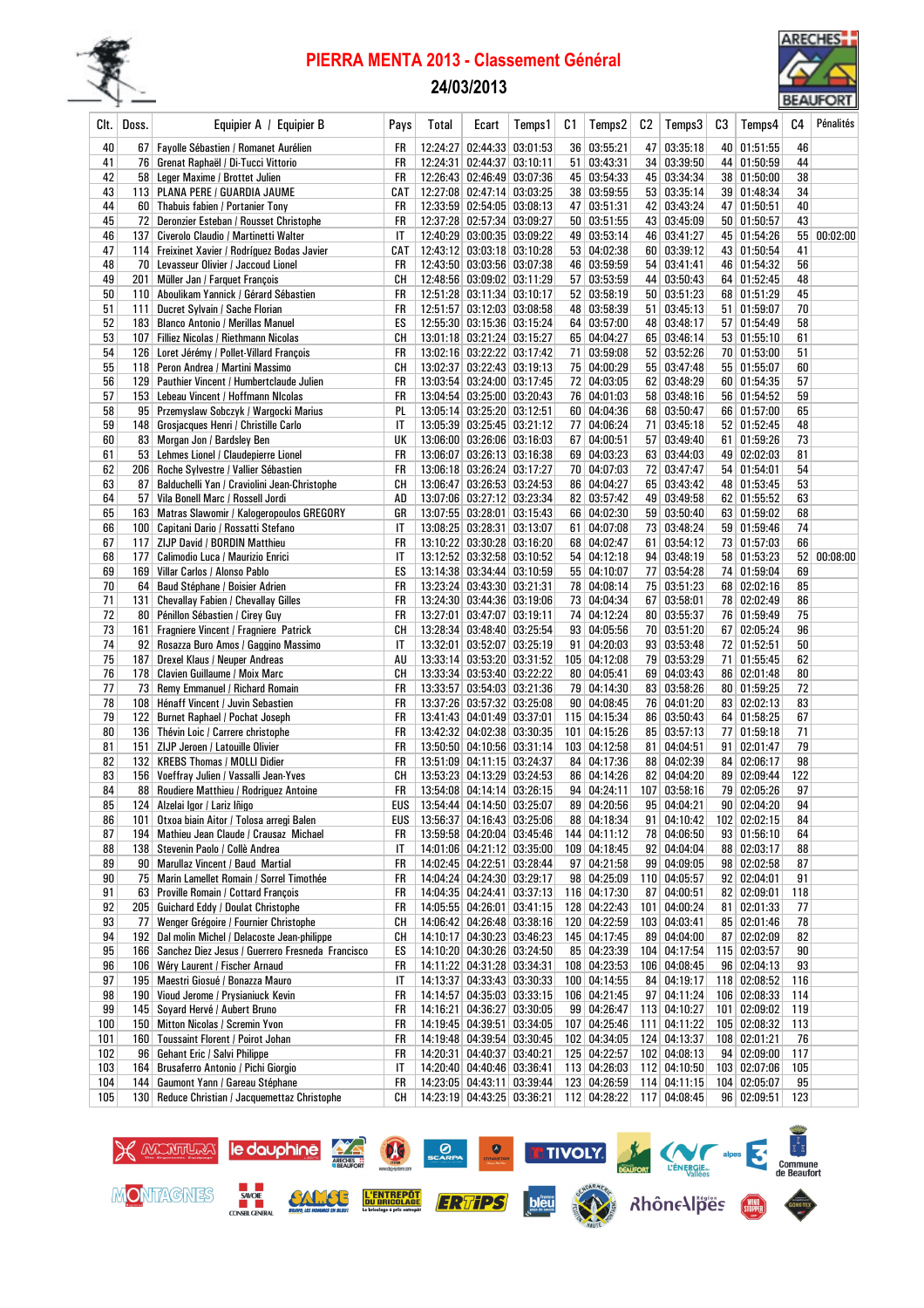

# PIERRA MENTA 2013 - Classement Général

### 24/03/2013



| Clt.       | Doss. | Equipier A / Equipier B                                                     | Pays      | Total      | Ecart                                                    | Temps 1              | C1  | Temps2                       | C2 | Temps3                       | C3             | Temps4                       | C4                       | Pénalités    |
|------------|-------|-----------------------------------------------------------------------------|-----------|------------|----------------------------------------------------------|----------------------|-----|------------------------------|----|------------------------------|----------------|------------------------------|--------------------------|--------------|
| 106        | 68    | Duc Christophe / Mercier Bertrand                                           | FR        |            | 14:24:03 04:44:09 03:36:02                               |                      |     | 111 04:23:46                 |    | 105 04:17:35                 |                | 113 02:06:40                 | 102                      |              |
| 107        | 199   | Jeanmonnot Philippe / Courvoisier Stéphane                                  | FR        |            | 14:24:46 04:44:52 03:36:48                               |                      |     | 114 04:29:40                 |    | 120 04:09:34                 |                | 99 02:08:44                  | 115                      |              |
| 108        | 127   | Delore Xavier / Maucout Bertrand                                            | FR        |            | 14:26:04 04:46:10 03:29:48                               |                      |     | 104 04:22:21                 |    | 100 04:25:16                 |                | 132 02:06:39                 | 100                      | 00:02:00     |
| 109        | 211   | Miguelez Parcerisa Roberto / Serral Soller Père                             | CAT       |            | 14:28:18 04:48:24 03:42:08                               |                      |     | 131 04:21:35                 |    | 96 04:16:46                  |                | 112 02:07:49                 | 109                      |              |
| 110        |       | 139 Tissières Mathieu / Fillez Cyril                                        | CН        |            | 14:30:14 04:50:20 03:44:15                               |                      |     | 142 04:33:49                 |    | 123 04:08:19                 |                | 95 02:03:51                  | 89                       |              |
| 111        |       | 155   LE BAHER Samuel / GAUDRY Loïc                                         | FR        |            | 14:32:57 04:53:03 03:41:14                               |                      |     | 127 04:24:37                 |    | 108 04:19:37                 |                | 120 02:07:29                 | 106                      |              |
| 112        | 207   | Testini Roberto / Angeli Michele                                            | IT        |            | 14:33:03 04:53:09 03:37:57                               |                      |     | 119 04:29:31                 |    | 119 04:19:14                 |                | 116 02:06:21                 | 99                       |              |
| 113        | 182   | Benamon Laurent / Girou Samuel                                              | FR        |            | 14:36:01 04:56:07 03:27:44                               |                      |     | 95 04:17:53                  |    | 90 04:30:48                  |                | 143 02:19:36                 | 151                      |              |
| 114<br>115 | 191   | 135   BERNARD Guillaume / BARBIER Emmanuel<br>Hochmann Marc / Turillot Eloi | FR<br>CН  |            | 14:36:54 04:57:00 03:42:20<br>14:38:18 04:58:24 03:42:15 |                      |     | 133 04:32:41<br>132 04:34:22 |    | 121 04:13:33<br>126 04:13:44 |                | 107 02:08:20<br>109 02:07:57 | 112<br>110               |              |
| 116        | 174   | Dommanget Etienne / Crison Jonathan                                         | FR        |            | 14:39:07 04:59:13 03:41:31                               |                      |     | 129 04:36:32                 |    | 132 04:14:21                 |                | 111 02:06:43                 | 103                      |              |
| 117        |       | 89 Bourdilloud Christophe / Buchs Eric                                      | CН        |            | 14:40:47 05:00:53 03:41:00                               |                      |     | 126 04:35:09                 |    | 129 04:14:10                 |                | 110 02:10:28                 | 126                      |              |
| 118        |       | 69   Bläuer Alexandre / Willisch Marco                                      | CН        |            | 14:40:50 05:00:56 03:45:20                               |                      |     | 143 04:27:05                 |    | 115 04:21:46                 |                | 124 02:06:39                 | 100                      |              |
| 119        |       | 193 Duverlie Benoit / Borghèse François                                     | FR        |            | 14:42:23 05:02:29 03:37:22                               |                      |     | 117 04:28:57                 |    | 118 04:21:48                 |                | 125 02:14:16                 | 134                      |              |
| 120        |       | 103 Locatelli Eric / Acs Gregory                                            | FR        |            | 14:45:37 05:05:43 03:40:15                               |                      |     | 124 04:48:02                 |    | 150 04:10:26                 |                | 100 02:06:54                 | 104                      |              |
| 121        |       | 102   Palacio Sanz Jorge / Sala Tubert David                                | ES        |            | 14:46:44 05:06:50 03:37:54                               |                      |     | 118 04:27:19                 |    | 116 04:19:18                 |                | 119 02:22:13                 | 155                      |              |
| 122        | 74    | <b>Girodon Nicolas / Antoine Nicolas</b>                                    | FR        |            | 14:51:42 05:11:48 03:53:14                               |                      |     | 157 04:33:10                 |    | 122 04:17:46                 |                | 114 02:07:32                 | 107                      |              |
| 123        |       | 202 Lorenzi Fabrizio / Darioli Davide                                       | IT        |            | 14:52:27 05:12:33 03:43:43                               |                      |     | 140 04:36:48                 |    | 133 04:22:22                 |                | 127 02:09:34                 | 121                      |              |
| 124        | 104   | Baiardi Luca / Tarditi Davide                                               | IT        |            | 14:53:07 05:13:13 03:42:56                               |                      |     | 136 04:34:59                 |    | 127 04:23:13                 |                | 130 02:11:59                 | 131                      |              |
| 125        |       | 147   Riva Marco Pietro / Raimondo Luca                                     | IT        |            | 14:55:03 05:15:09 03:48:05                               |                      |     | 150 04:34:20                 |    | 125 04:28:32                 |                | 139 02:04:06                 | 92                       |              |
| 126        |       | 149 Tropiano Andrea / Giannelli Emanuele                                    | IT        |            | 14:55:29 05:15:35 03:35:40                               |                      |     | 110 04:39:52                 |    | 140 04:28:05                 |                | 136 02:11:52                 | 130                      |              |
| 126        |       | 180 Giannina Stéphane / Lohr Gabriel                                        | FR        |            | 14:55:29 05:15:35 03:43:08                               |                      |     | 138 04:41:36                 |    | 141 04:22:26                 |                | 128 02:08:19                 | 111                      |              |
| 128<br>129 |       | 184   Muller Laurent / Roos Fabrice<br>133 Constant Frederic / Pelong bruno | FR<br>FR  |            | 14:56:19 05:16:25 03:38:31<br>14:57:51 05:17:57 03:42:40 |                      |     | 121 04:36:03<br>135 04:45:47 |    | 131 04:28:27<br>146 04:19:16 |                | 137 02:13:18<br>117 02:10:08 | 133<br>124               |              |
| 130        |       | 120 Favre Sébastien / Schuwey Philippe                                      | CН        |            | 14:58:05 05:18:11 03:39:14                               |                      |     | 122 04:37:45                 |    | 136 04:33:31                 |                | 145 02:07:35                 | 108                      |              |
| 131        |       | 200 Peizerat Gwendal / Cammandona Marco                                     | F/I       |            | 14:59:42 05:19:48 03:50:31                               |                      |     | 154 04:38:45                 |    | 139 04:20:55                 |                | 122 02:09:31                 | 120                      |              |
| 132        |       | 186   Mougin Stephane / Christin Jean-Luc                                   | <b>FR</b> |            | 15:01:39 05:21:45 03:41:47                               |                      |     | 130 04:35:10                 |    | 130 04:30:10                 |                | 141 02:14:32                 | 136                      |              |
| 133        |       | 165 Ferraris giovanni / Caucino roberto                                     | IT        |            | 15:05:05 05:25:11 03:42:26                               |                      |     | 134 04:24:59                 |    | 109 04:47:03                 |                | 154 02:10:37                 | 127                      |              |
| 134        |       | 123 Borot gilbert / Berthod francois                                        | FR        |            | 15:06:10 05:26:16 03:48:44                               |                      |     | 151 04:41:46                 |    | 142 04:23:12                 |                | 129 02:12:28                 | 132                      |              |
| 135        |       | 212 Martinez Albornoz Joan / Sarasola Joseba                                | EUS       |            | 15:06:25 05:26:31 03:43:07                               |                      |     | 137 04:38:26                 |    | 137 04:27:26                 |                | 135 02:17:26                 | 142                      |              |
| 136        |       | 112 BARBONI Ludovic / SIGALAS Olivier                                       | FR        |            | 15:06:31 05:26:37 03:47:30                               |                      |     | 147 04:37:00                 |    | 134 04:27:04                 |                | 133 02:14:57                 | 138                      |              |
| 137        |       | 210 Sartogo Monica / Zanotelli Thomas                                       | IT        |            | 15:08:51 05:28:57 03:43:54                               |                      |     | 141 04:45:43                 |    | 145 04:27:24                 |                | 134 02:11:50                 | 129                      |              |
| 138        |       | 97   Caldinelli Gabriele / Gregorini Paolo                                  | IT        |            | 15:09:42 05:29:48 03:43:10                               |                      |     | 139 04:42:03                 |    | 143 04:23:58                 |                | 131 02:20:31                 | 152                      |              |
| 139        |       | 185 Taloud Jean-François / Kaire Christophe                                 | <b>FR</b> |            | 15:10:48 05:30:54 03:48:57                               |                      |     | 152 04:38:32                 |    | 138 04:28:51                 |                | 140 02:14:28                 | 135                      |              |
| 140        |       | 189 Boeck Johannes / Hundegger Dietmar                                      | AU        |            | 15:13:20 05:33:26 03:46:35                               |                      |     | 146 04:46:42                 |    | 147 04:28:31                 |                | 138 02:11:32                 | 128                      |              |
| 141        |       | 82 Braize Romain / Muller Mickael                                           | FR        |            | 15:18:47 05:38:53 03:56:37                               |                      |     | 165 04:52:00                 |    | 154 04:19:43                 |                | 121 02:10:27                 | 125                      |              |
| 142<br>143 | 181   | Etienne jean-françois / Pichot Fréderic                                     | FR<br>AD  |            | 15:19:01 05:39:07 03:47:32<br>15:22:38 05:42:44 03:50:15 |                      |     | 148 04:35:00<br>153 04:55:08 |    | 128 04:22:02<br>158 04:21:18 |                | 126 02:34:27<br>123 02:15:57 | 161<br>140               |              |
| 144        | 141   | 154   Faura jordi / Gimenez Enric<br>Grandjean Sébastien / Paris Christophe | CН        |            | 15:24:24 05:44:30 03:51:00                               |                      |     | 155 04:37:31                 |    | 135 04:39:20                 |                | 150 02:16:33                 | 141                      |              |
| 145        |       | 188 Matula Michal / Faust Michal                                            | SK        |            | 15:25:17 05:45:23 03:47:57                               |                      |     | 149 04:43:23                 |    | 144 04:36:31                 |                | 146 02:17:26                 | 142                      |              |
| 146        |       | 98 Vibert Jérôme / Joguet Caroline                                          | FR        |            | 15:32:17 05:52:23 03:55:16                               |                      |     | 161 04:49:17                 |    | 151 04:30:16                 |                | 142 02:17:28                 | 144                      |              |
| 147        |       | 125   Mollaret Bruno / Martin Guillaume                                     | FR        |            | 15:38:51 05:58:57 03:56:36                               |                      |     | 164 04:50:47                 |    | 153 04:33:30                 |                | 144 02:17:58                 | 145                      |              |
| 148        |       | 78 Bon Mardion Cyril / Joguet Mathieu                                       | FR        |            | 15:42:00 06:02:06 03:51:00                               |                      |     | 155 04:57:47                 |    | 162 04:38:12                 |                | 148 02:15:01                 | 139                      |              |
| 149        |       | 119 Buffet Sylvain / Bert Franck                                            | FR        |            | 15:45:14 06:05:20 03:56:31                               |                      |     | 163 04:52:41                 |    | 155 04:36:59                 |                | 147 02:19:03                 | 149                      |              |
| 150        |       | 203   Figura Anna / Korzeniowski Bartzomiej                                 | PL        |            | 15:46:46 06:06:52 03:55:12                               |                      |     | 160 04:47:06                 |    | 149 04:46:12                 |                | 152 02:18:16                 | 148                      |              |
| 151        |       | 170   Meyer Andreas / Bachmann Rainer                                       | GE        |            | 15:55:00 06:15:06 04:01:38                               |                      |     | 168 04:46:46                 |    | 148 04:47:23                 |                | 155 02:19:13                 | 150                      |              |
| 152        |       | 134 Matusek Martin / Bukovinsky Martin                                      | SK        |            | 15:57:58 06:18:04 03:54:18                               |                      |     | 158 04:50:35                 |    | 152 04:50:17                 |                | 159 02:22:48                 | 156                      |              |
| 153        |       | 93   Bernard Cyril / Granday Charles                                        | FR        |            | 16:02:18 06:22:24 03:53:58                               |                      |     | 159 05:03:10                 |    | 163 04:46:39                 |                | 153 02:18:01                 |                          | 146 00:00:30 |
| 154        |       | 142 Gominard Nicolas / Dauriac Philippe                                     | FR        |            | 16:02:32 06:22:38 03:58:24                               |                      |     | 166 04:57:45                 |    | 161 04:48:16                 |                | 156 02:18:07                 | 147                      |              |
| 155        |       | 167   Iker Leonardo / Elustondo Joseba                                      | EUS       |            | 16:05:31 06:25:37 04:02:56                               |                      |     | 169 04:56:31                 |    | 159 04:44:00                 |                | 151 02:22:04                 | 154                      |              |
| 156        |       | 196 Nieuwenhuys Greg / Wouters Rogier<br>Jollien Yvan / Giroud Eric         | NL        |            | 16:07:02 06:27:08 04:03:35<br>16:10:38 06:30:44 04:03:49 |                      |     | 170 05:09:46<br>171 04:54:50 |    | 165 04:38:53<br>157 04:48:50 |                | 149 02:14:48<br>158 02:23:09 | 137                      |              |
| 157<br>158 | 171   | 175   Magdinier Remy / Bideau norman                                        | CН<br>FR  |            | 16:14:20 06:34:26 04:09:35                               |                      |     | 173 04:54:10                 |    | 156 04:48:44                 |                | 157 02:21:51                 | 157<br>153               |              |
| 159        |       | 140 Bianco Alessandro / Tanotti Roberto                                     | IT        |            | 16:52:00 07:12:06 04:08:44                               |                      |     | 172 05:13:08                 |    | 166 05:00:09                 |                | 161 02:29:59                 | 160                      |              |
| 160        | 197   | <b>Bidal Alain / Tavernier Gilbert</b>                                      | FR        |            | 16:57:49 07:17:55 04:26:00                               |                      |     | 177 05:08:35                 |    | 164 04:55:27                 |                | 160 02:27:47                 | 159                      |              |
| 161        |       | 204   Tecqmenne Luc / Luci Sandro                                           | LU        |            | 17:08:55 07:29:01 04:15:40                               |                      |     | 174 05:19:19                 |    | 167 05:08:29                 |                | 162 02:25:27                 | 158                      |              |
|            |       | 36   Pinsach Rubirola Marc / Favre Valentin                                 | FR        | ABD        |                                                          | 02:40:30             |     | 9   03:25:37                 | 12 |                              |                |                              | $\ldots$                 |              |
|            |       | 52 Ramel Alain / Rey Joël                                                   | CН        | ABD        |                                                          | 03:13:57             | 62  |                              |    |                              | $\ldots$       |                              | $\ldots$                 |              |
|            |       | 59 Cocito Luigi / Basolo Andrea                                             | IT        | ABD        |                                                          | 02:59:54             |     | 33 03:45:52                  | 38 |                              |                |                              | $\ldots$                 |              |
|            | 81    | Céran Philippe / Chacornac Olivier                                          | FR        | ABD        |                                                          | 03:07:23             |     | 44 03:49:22                  | 40 |                              | $\ldots$       |                              | $\ddotsc$                |              |
|            |       | 84 Bloch Serge / Pretot Eric                                                | FR        | ABD        |                                                          | 03:58:52             |     | 167 04:56:46                 |    | 160 05:26:03                 | 163            |                              | $\overline{\phantom{a}}$ |              |
|            |       | 94 Salmon Morgan / Philipona Nicolas                                        | FR        | ABD        |                                                          | 03:11:47             | 59  |                              |    |                              | $\ldots$       |                              | $\ddotsc$                |              |
|            |       | 105 Brzeski Tomasz / Przystas Jakub                                         | PL        | ABD        |                                                          | 03:22:49             |     | 81 04:21:49                  | 98 |                              | $\ddotsc$      |                              | $\ddotsc$                |              |
|            |       | 115 Piva Paolo / Foglia Emilio<br>128   Pedrotti Luca / Bianchini Graziano  | IT<br>IT  | ABD<br>ABD |                                                          | 04:19:11<br>03:25:41 | 176 | 92 04:03:53                  |    | 64 03:54:31                  | $\ldots$<br>75 |                              | $\ddotsc$<br>$\ddotsc$   |              |
|            |       | 143   Speggiorin Marc / Kaesermann Raphael                                  | CН        | ABD        |                                                          | 03:23:37             | 83  |                              |    |                              | $\ddotsc$      |                              | $\ddotsc$                |              |
|            |       |                                                                             |           |            |                                                          |                      |     |                              |    |                              |                |                              |                          |              |